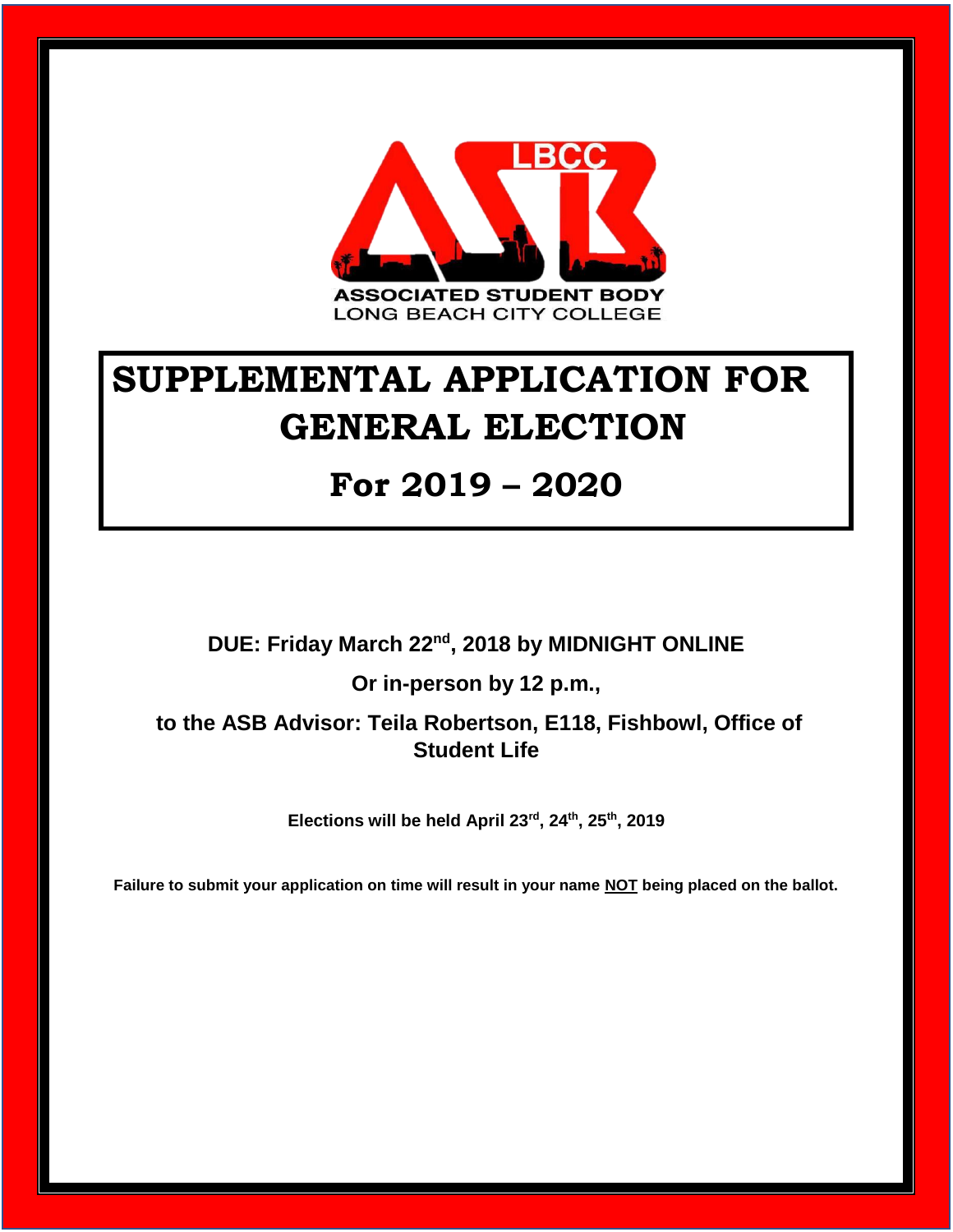# **Campaign and Voting Rules for ASB Elections**

- 1. Candidates and their supporters shall use the highest standards of ethics when campaigning and discussing other candidates. **(SEE ASB OPERATING BYLAWS, ARTICLE I. ASB STANDING CODE OF ETHICS)**.
- 2. Eligibility will be checked for all students seeking Associated Student Body Leadership positions.
- 3. All campaign materials must be approved by an authorized member of the Election Committee, ASB Advisor, or Dean of Student Affairs Designee. Materials must be stamped with approval for distribution before being posted or handed out. No campaign materials will be approved without the completed expense sheet returned by the deadline. EACH CANDIDATE RUNNING FOR OFFICE MUST TURN IN AN ELECTION EXPENSE REPORT BY THE DEADLINE.
- 4. Each poster must be on a stake driven into the ground. Two-sided posters are acceptable.
- 5. It is recommended that posters be removed each day by 8:30 p.m. Posters should be covered with plastic wrap, after approval, to prevent possible water damage.
- 6. If candidates exceed advertising limits, after warning, all campaign materials will be removed.
- 7. There shall be ASB election polling stations on campus with internet connected computers and/or tablets in locations selected by the Election Chair, which are solely dedicated to voting during the hours indicated and posted. Candidates or their supporters may not campaign within 50 feet of the Electronic Election Booths on the LAC or PCC campuses.
- 8. No support may be solicited for candidates or special issues from the faculty, staff, administration, or nonstudent employees of the college. This does not prohibit asking permission to speak in front of a class. \_\_\_**(initial)**
- 9. No campaigning within 50 feet of any designated computer lab or facility on the LAC or PCC campuses. Personal computers may be used by students to vote. No candidate or issue-driven campaign material shall be posted in any campus computer lab; nor shall any campaigning activity block student access to computers normally accessible to students in any way. \_ **(initial)**
- 10. Candidates may speak to campus clubs and/or organizations immediately after mandatory candidate meeting or appointment by the Election Committee and submission of the campaign expense sheet. No campaigning is allowed in classrooms except with permission of the instructor. Campaign materials may not be posted in any classroom. (No campaigning is allowed in the cafeteria.) **(initial)**
- 11. No campaigning or campaign literature shall be permitted on the shuttle bus or within the specified polling areas, off campus, neither on the KLBC/KCTY radio stations nor the campus-sponsored television station by individual candidates for personal campaigning. **\_\_\_\_\_\_\_\_(initial)**
- 12. No campaign materials may be exhibited before the expense sheets have been turned in and approved by designated Student Life staff members. \_ **(initial)**
- 13. Any item not covered on the report of election advertising expenses must be explained in detail to the Election Committee chair. Price will be established according to fair market value. Receipts for all items are mandatory and must be attached to the report of election advertising expenses.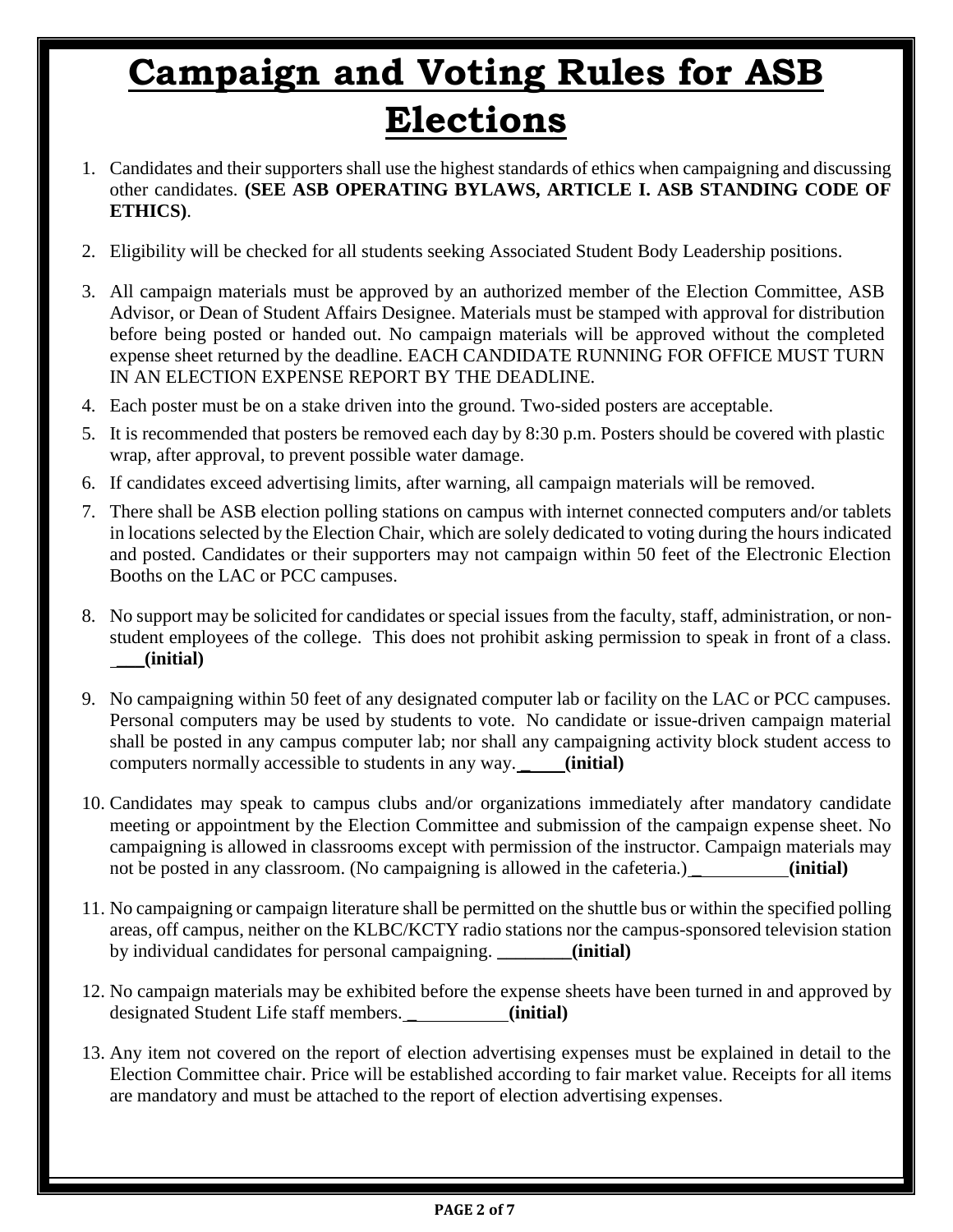- 14. Donations count the same as if you had purchased the items yourself at retail cost and must be listed.
- 15. In the event of a run-off election, a maximum of \$25, in addition to the amount stipulated on the Report of Election Advertising Expenses, may be used at your discretion. (Run-off costs must be reported to the Election Committee Chair.) Receipts for all items are mandatory and must be attached to the report of election advertising expenses.
- 16. Infractions of advertising and campaign rules may result in the following: Immediate removal of all campaign and advertising materials  $\sum_{i=1}^{n}$  Disqualification of the candidate by the Election Committee
- 17. Do not harass or "push" students to vote.
- 18. Any problems or protests must be filed with the Election Committee chair immediately, not after the polls close.
- 19. It is the candidate's responsibility to take down posters the night of election, especially if there is a "runoff" and you want to reuse them the next day.
- 20. A candidate must win by simple majority (the most votes cast).
- 21. For write-in candidates, provide the name of the write-in candidate on the line provided on the ballot needs a minimum of 50 votes to qualify as an elected winner. A write-in candidate needs a minimum of 50 votes to qualify as an election winner.
- 22. The candidates agree, if elected, to be available for mandatory ASB Retreats, meetings and other training activities. (Dates TBA)
- 23. Candidates will only post campaigning materials in the designated Student Life areas located on the LAC and Pacific Coast Campuses.
- 24. Candidates may collaborate to keep monetary cost to a minimum (i.e. sharing costs for campaign materials and products) but may not exceed a total expense of \$225. See "Report of Election Advertising Expenses" for details.

I have read and understand the campaign and voting rules.

 **Signature:**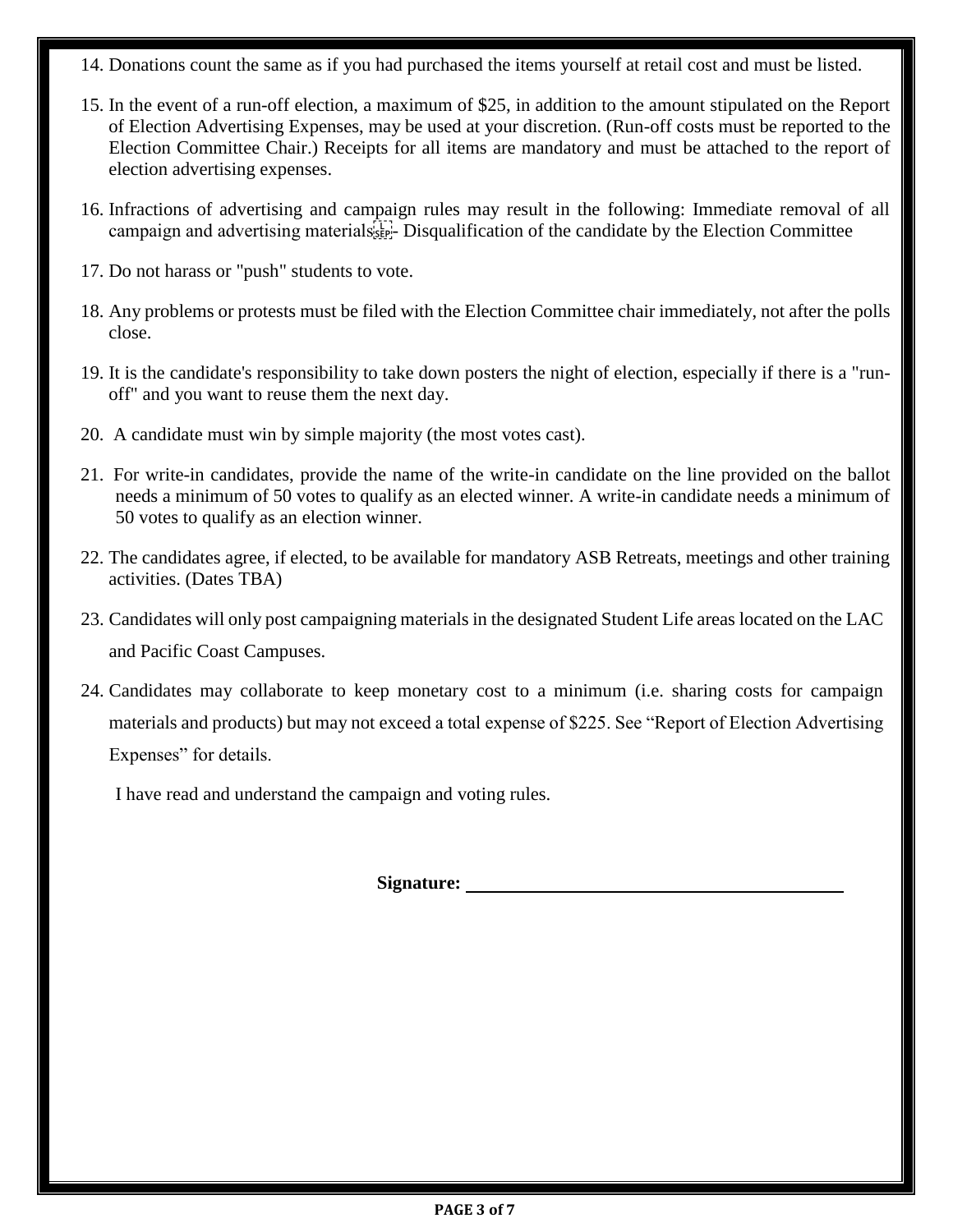## **ASB CABINET ASSESSMENT**

- 1. Please indicate the ASB advisor & the Student Life Administrative Assistant's name and email address below:
- 2. The ASB Cabinet serves what campus(es)?
- 3. What is the name of the Mascot for Long Beach City College? What is the Alma Mater known as?
- 4. List the Elected positions on the ASB Cabinet

5. List the Appointed positions on the ASB Cabinet

6. List three (3) duties, you feel are most important of the position you are seeking

7. What GPA is required to hold office? What completion ratio?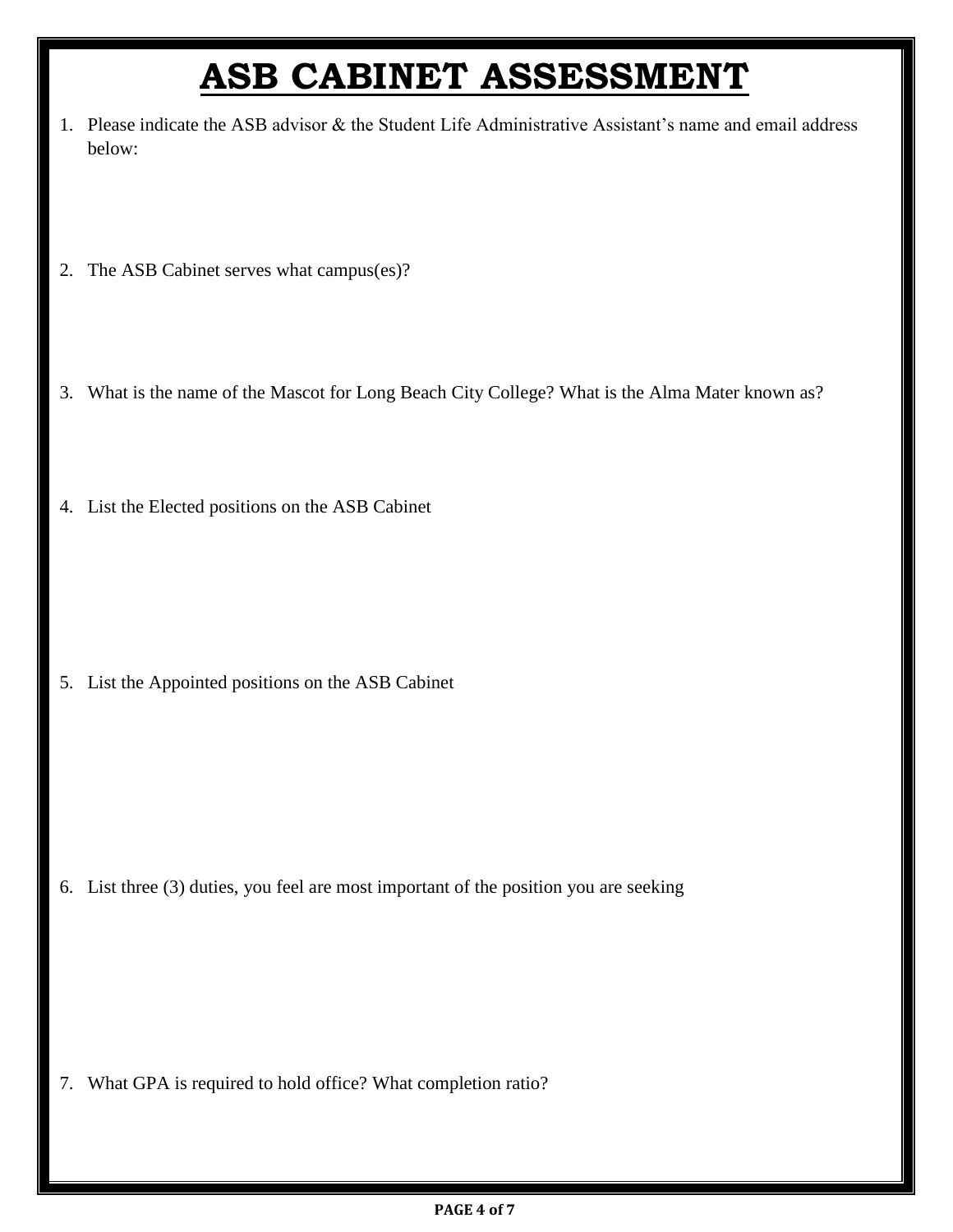## **ASB CABINET ASSESSMENT**

8. What is the procedure for making an agenda request to appear on the ASB Cabinet Agenda?

- 9. Who has the power to propose amendment(s) to Chapter Two: Operating Bylaws?
- 10. According to the Ralph M. Brown Act (Gov. Code §54950 §54963), what is the requirement to post an agenda for the public?

11. [Fill in the blank] According to the Ralph M. Brown Act (Gov. Code §54950 - §54963), all meetings must be and and  $\frac{1}{\sqrt{1-\frac{1}{\sqrt{1-\frac{1}{\sqrt{1-\frac{1}{\sqrt{1-\frac{1}{\sqrt{1-\frac{1}{\sqrt{1-\frac{1}{\sqrt{1-\frac{1}{\sqrt{1-\frac{1}{\sqrt{1-\frac{1}{\sqrt{1-\frac{1}{\sqrt{1-\frac{1}{\sqrt{1-\frac{1}{\sqrt{1-\frac{1}{\sqrt{1-\frac{1}{\sqrt{1-\frac{1}{\sqrt{1-\frac{1}{\sqrt{1-\frac{1}{\sqrt{1-\frac{1}{\sqrt{1-\frac{1}{\sqrt{1-\frac{1}{\sqrt{1-\frac{1}{\sqrt{1-\frac{1}{\sqrt{1-\frac{$ 

into the meeting, as long as the member's location is: accessible to the public, posted on the agenda, and in compliance with the Brown Act.

12. What is quorum? And what constitutes quorum?

13. How many absences are allowed per the ASB Constitution?

14. How many tardies constitute an absence?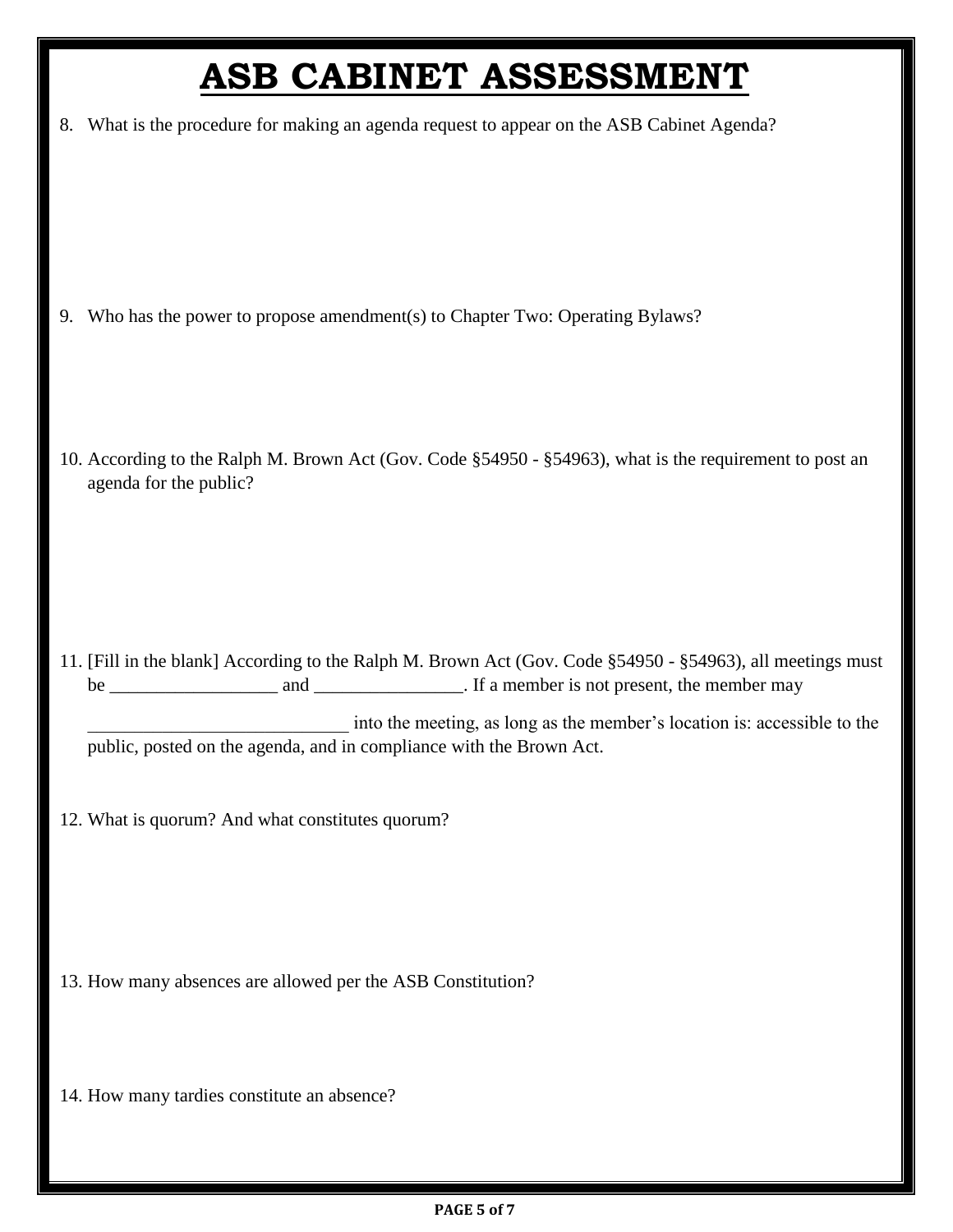#### **ASB CABINET ASSESSMENT**

15. Who can make motions in meetings?

16. What form of Parliamentary procedures does the ASB Cabinet use in all meetings?

17. How many office hours are you required to have at each campus weekly?

PCC: \_\_\_\_\_\_\_\_\_\_\_\_\_\_\_\_\_\_\_\_\_\_\_\_\_\_\_\_\_\_\_\_\_\_\_\_\_

LAC: \_\_\_\_\_\_\_\_\_\_\_\_\_\_\_\_\_\_\_\_\_\_\_\_\_\_\_\_\_\_\_\_\_\_\_\_\_

18. What day and time does the ASB Cabinet meet in the Spring 2019 semester?

19. When should you use the secondary motion, "Point of Personal Privilege"?

20. How long does an elected/appointed official serve on the ASB cabinet?

21. True or False: Does the ASB allow excused absences?

22. Can you serve on the ASB Cabinet and be a club president at the same time?